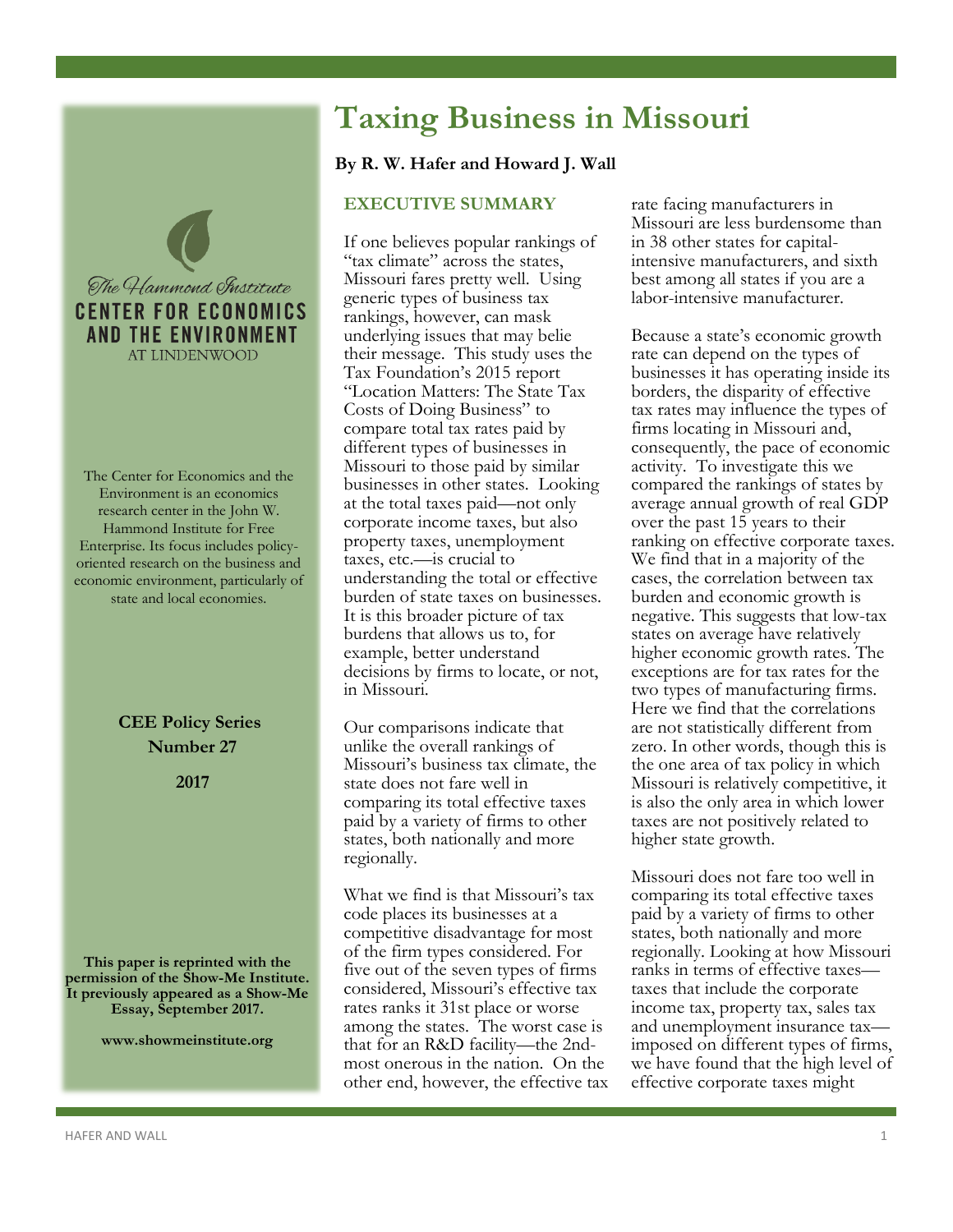partially explain why Missouri has experienced such slow economic growth during this century.

## **1. INTRODUCTION**

A recent analysis of state business taxes by the Anderson Economics Group judged Missouri's businesstax burden to be the sixth lowest among the states. $<sup>1</sup>$  According to</sup> their calculations, Missouri's business-tax burden is lower than all but one of its neighbors— Oklahoma—and is about threefourths that of the average state. Using a different methodology, the Tax Foundation also found Missouri's business-tax climate to be among the most business friendly.<sup>2</sup> Their study ranked Missouri's tax climate as the 15th least burdensome to businesses, ahead of all of its neighbors but Tennessee. Given these two rankings, policymakers and others looking for culprits to explain Missouri's recent tepid economic growth might be tempted to check business taxes off the list of suspects.<sup>3</sup> Because of the combination of two factors, however, it's not that simple. These factors are: (1) Missouri imposes significantly different tax burdens across different types of firms; and (2) the types of firms with the lowest tax burdens in Missouri are ones that correlate the weakest with economic growth. Simply put, within Missouri's tax system lie details and distortions that make the state's tax system more harmful to economic growth than is implied by simple overall rankings, such as those discussed above.

To make the details of Missouri's business-tax system more manageable for our analysis, we use a different Tax Foundation report, its 2015 *Location Matters: The State Tax Costs of Doing Business*, to compare total effective tax rates

paid by different types of businesses in Missouri to those paid by similar businesses in other states. Most discussions of corporate taxation focus on a fairly simplistic measure of tax burden, such as the corporate income tax rate. The Tax Foundation's analysis allows for a more detailed accounting of the many ways in which state and local tax laws result in very different tax burdens—all taxes paid by the firm—depending on whether a firm is new or old, involved in retail, manufacturing, R&D, etc. Because a state's economic growth rate can depend on the types of businesses it has operating inside its borders, these are important distinctions to make when analyzing the effects of business taxes. In addition to looking at Missouri's ranking among all 50 states, we also examine how corporate taxes in Missouri compare to those in our neighboring states: Arkansas, Illinois, Iowa, Kansas, Kentucky, Nebraska, Oklahoma, and Tennessee.

In the next section we outline the approach used by the Tax Foundation in calculating the total effective tax rates. This is followed by a look at Missouri's total effective tax rates across seven representative firms (as defined by the Tax Foundation—see below) and how they compare with tax rates in other states. We then briefly examine the role that tax rates on each type of firm might play in explaining overall economic growth of the state. We then close with some questions regarding the creation of Missouri's corporate tax code.

### **2. CALCULATING EFFECTIVE TAX RATES: AN OVERVIEW<sup>4</sup>**

It might seem like a fairly straightforward exercise to compare corporate tax rates across states. For example, Missouri's top corporate income tax rate in 2016 was 6.25 percent, which is much lower than Iowa's 12 percent rate (the highest in the country), but much higher than those of Nevada, Ohio, Texas, and Washington, which impose no corporate income tax.<sup>5</sup> One problem with such a rudimentary comparison is that states apply their marginal tax rates to different levels of income. Missouri's 6.25 percent rate—its only rate—applies to all income. So, compared to New Hampshire's 8.50 percent rate or New York's 6.50 percent rate, both of which also are applied to all income, Missouri businesses face a lower corporate income tax. But suppose we want to compare corporate income taxes in Missouri to neighboring Iowa. Missouri is the lower tax state, right? Well, maybe. If you are a small firm in Iowa making less than \$25,000, then the effective marginal tax rate is 6.00 percent, less than what a similar firm would face in Missouri. As these examples suggest, comparing marginal corporate income tax rates can result in misleading conclusions.

The Tax Foundation, together with the consulting firm KPMG LLP, developed a unique approach that enables a more-accurate comparison of business tax costs across states. Tax Foundation economists created seven representative firms: a corporate headquarters, an R&D facility, a retail store, a capitalintensive manufacturer, a laborintensive manufacturer, a call center, and a distribution center. The idea is to see how these specific types of firms are being taxed across states. In creating these "representative" firms, the Tax Foundation's economists used very precise criteria. Their definition of the "typical" retail store gives an idea of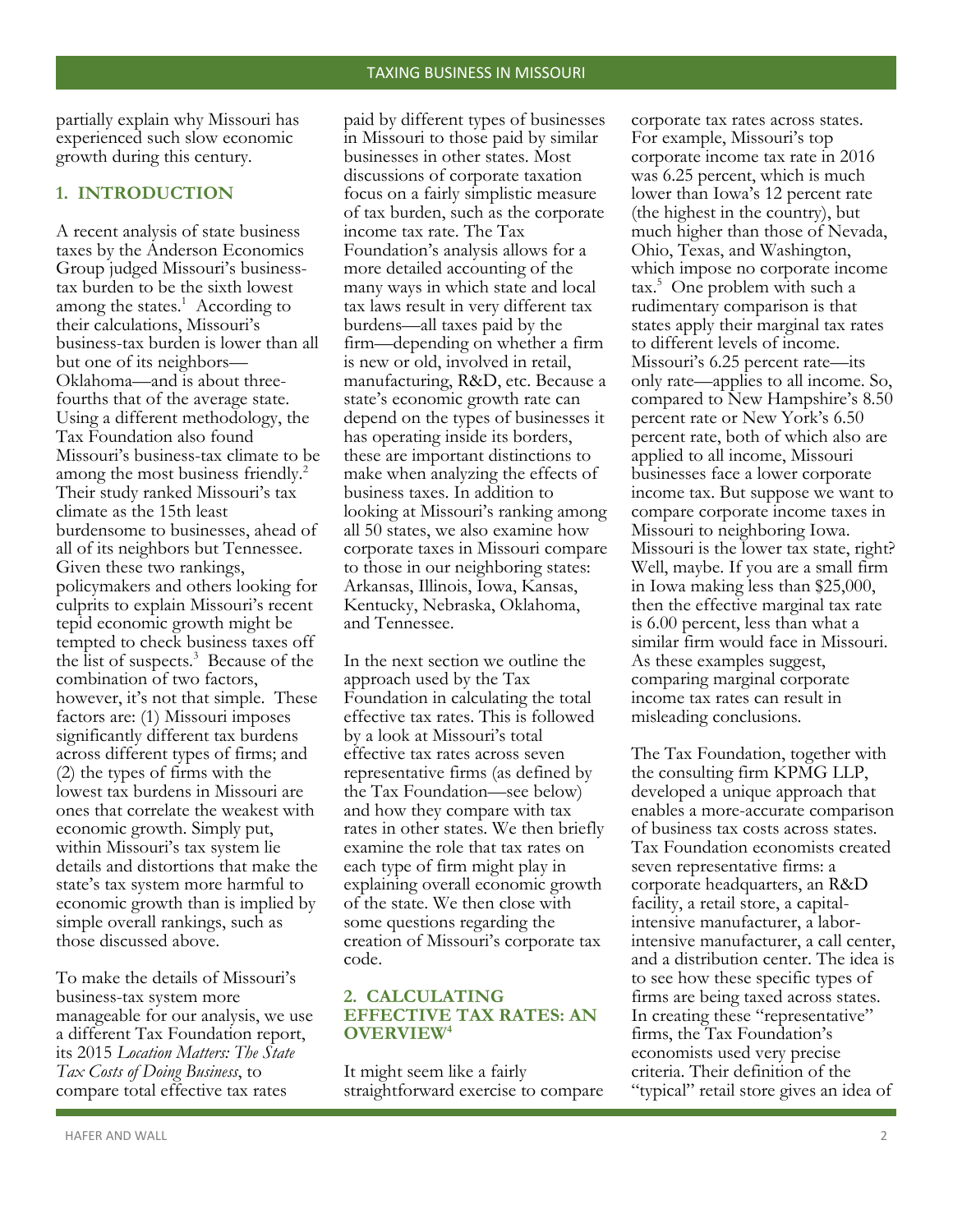the level of specificity used in defining these firms:

The retail business scenario is an independent clothing store. This store has 25 employees, most of whom are sales employees. Capital investment is estimated at \$2 million, and the business leases 10,000 square feet of downtown commercial space. The average revenue is assumed to be approximately \$2.9 million with a gross profit ratio of 45 percent and earnings before tax of 9 percent. The equity ratio is assumed to be 100 percent. The apportionment methodology assumes 100 percent of property, payroll, and sales are all in state. (*Location Matters*, p. 109)<sup>6</sup>

While you might argue that the above description is not what *your* typical retail establishment would look like—Why not sporting goods instead of clothing? Why not located in a suburban mall instead of downtown?—the purpose is not to define *the* typical retail establishment, but to create a reasonable likeness that then can be placed in each state to assess its tax bill. Different types of retail establishments will face different taxes. But to make the exercise manageable and the results comparable, such assumptions are necessary.<sup>7</sup>

Using the Tax Foundation's definitions of the seven firm types, tax specialists at KPMG LLP calculated what each would pay in state and local taxes if it were located in each of the 50 states. A representative firm's effective tax bill thus consists of more than just corporate income taxes; it also includes property taxes, sales taxes, and unemployment insurance taxes. In this way the *total* effective tax burden is more representative of

what a firm actually pays in taxes than a simple comparison of its corporate income tax paid might suggest.

Locating the businesses was done by placing them in two types of cities: A "Tier 1" city is a major city, such as Saint Louis; a "Tier 2" city is one with a population below 500,000. A Tier 1 and a Tier 2 city was identified for each state: Missouri's were Saint Louis and Joplin, respectively.<sup>8</sup> As a further constraint, the study assumed that the corporate headquarters, R&D centers, and retail stores all are located only in Tier 1 cities. The two types of manufacturing firms, the call center, and the distribution center were assumed to be located only in Tier 2 cities. This distribution of firms means that the calculated taxes reflect not only state taxes but also taxes at the local  $level.<sup>9</sup>$ 

Finally, the study compares the typical firm's effective tax bill under two scenarios. Taxes are measured for a "mature" firm—defined as one in operation for more than 10 years—and for a "new" firm defined as operating for 10 years or less. Together with the constraints laid out above, this additional refinement allows the study to produce an "apples-to-apples comparison of corporate taxes in the 50 states"  $(p. 1)$  that accounts for types of firms, whether they are new or mature, and the totality of taxes paid—state and local, income and other. Using this information we'll try first to address the question: "Is Missouri a low (business) tax state?"

## **3. HOW TAXES ARE SPREAD ACROSS MISSOURI FIRMS**

Figure 1 shows the effective tax rates faced by the seven typical

firms used in the Tax Foundation's analysis. The height of each bar is the total effective tax rate paid by that typical firm; it is the sum of the four taxes used in the KPMG calculations. To compare firms properly, the top panel of Figure 1 shows the effective tax rates for mature firms in each of the firm categories, and the bottom panel shows the effective rates for new firms.

Let's first consider the mature corporate headquarters located in Missouri. This firm faces a total effective tax rate of 14.9 percent. This total tax rate consists of a 4.2 percent income tax rate, a 4.8 percent property tax rate, a 4.2 sales tax rate, and a 1.7 unemployment insurance tax rate. Note that the "effective" corporate tax rate—the rate actually paid—is less than the "headline" corporate tax rate of 6.5 percent. This is because the 6.5 percent rate is only on corporate income, and many firms, just like individuals, enjoy tax breaks that reduce the overall rate paid against income. The sales tax rate for this firm is higher than Missouri's state tax rate is 4.23 percent because the corporate headquarters is presumed to be located in a big city (in this case, Saint Louis) which has local sales taxes imposed on top of state sales taxes.

Looking across the different types of firms in Panel A of Figure 1, the effective tax rates differ greatly depending on the type of firm you are. The highest effective tax rate, 28.6 percent, is paid is by the distribution center, with the call center coming in second at 21.1 percent. The bulk of the effective tax rate paid by the distribution center comes from the 19.4 percent property tax rate that it faces, the highest property tax rate across all seven firms. Given that its income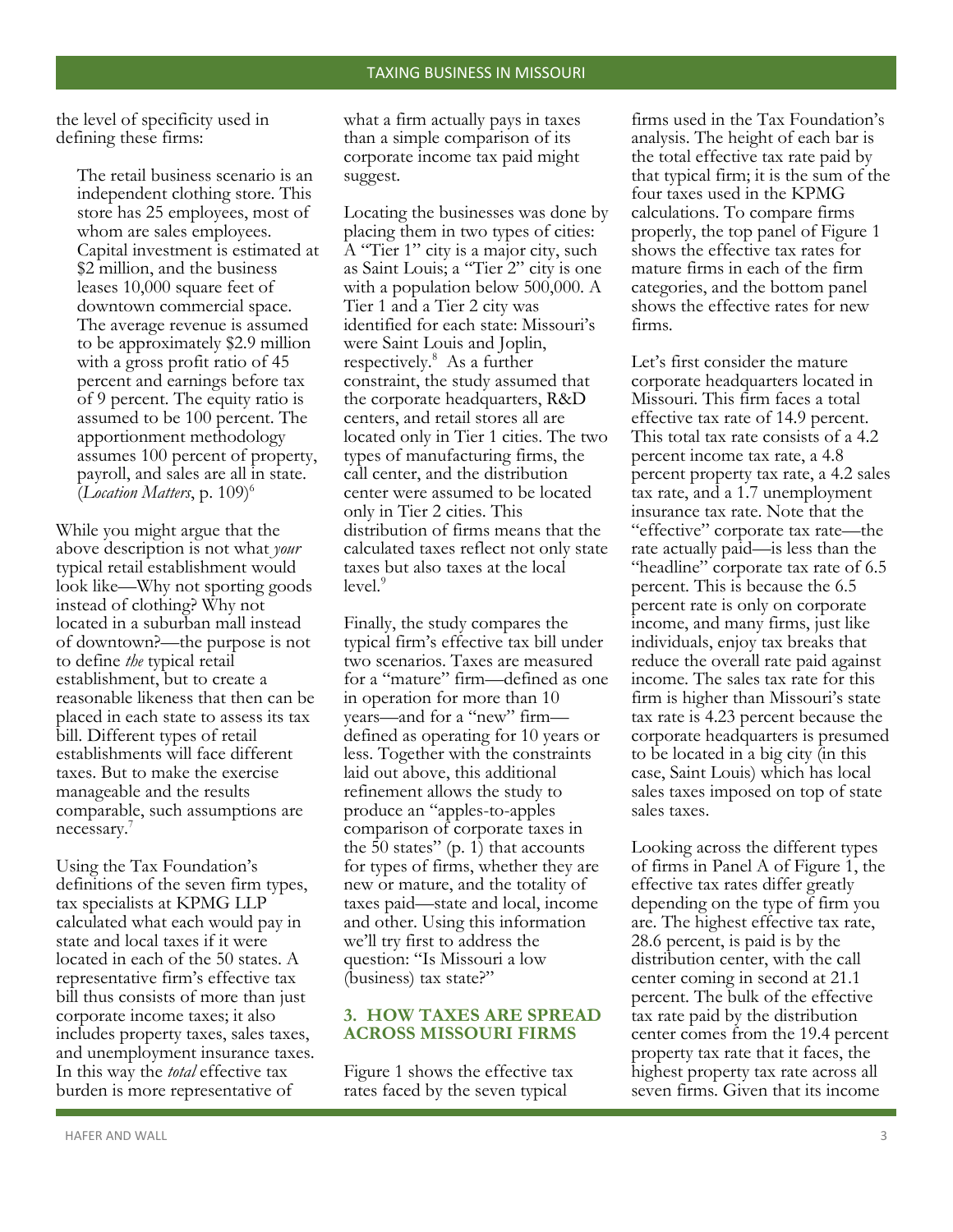



tax rate of slightly below 5 percent differs little from what the other firms pay, and that property taxes are imposed by local jurisdictions, it's clear that an analysis of the effects of taxes on location decisions should not focus solely on state-level tax rates as determinants of firm location decisions.

At the other extreme in Panel A, the lowest effective tax rates are for the capital-intensive and labor-intensive

manufacturing firms: 7.8 percent and 5.9 percent, respectively. Why the comparatively low tax rates? The obvious answer from Figure 1 is that their corporate income tax rates are effectively zero. But there are other reasons too. As noted in the Tax Foundation study, "These firm types benefit from low income tax burdens—driven by the fact that firms have the option of using an evenly factored apportionment formula or a single sales factor

formula—and extremely generous incentives, namely the property tax abatement and jobs tax credits." (p. 48). For example, Missouri tax law exempts manufacturing machinery from the sales tax. This special exemption lowers the effective tax costs for manufacturing firms, a benefit not enjoyed by other types of firms. Tax policies have been structured to lend economic support to these types of firms in order to make Missouri a relatively more attractive place to locate a production facility. The question is whether such policies, which have made Missouri one of the lowest-tax states for manufacturers, have improved the performance of the overall economy, an issue we investigate below.

Turning to the "new firm" results in Panel  $\overline{B}$  of Figure 1, there are several notable differences in how mature and new firms are taxed. One is that new businesses pay dramatically higher effective tax rates in two areas: retail store (43.4 vs. 19) and call center (32.3 vs. 21.2). The second observation is that the relative ranking in terms of tax burdens across new firms changes. Among mature firms, for example, the distribution center paid the highest effective tax. But among new firms, the retail store, with a total effective tax rate of 43.4 percent, has that distinction. Again, the internal distribution of taxes (e.g., income vs. property vs. sales) sheds light on why different types of firms face quite varied tax burdens. Even though the effective income tax rate paid by the retail store is in line with those of other new businesses, the retail store pays a whopping 26 percent rate in property taxes, far higher than any of the other businesses, new or old.

We should also note that, unlike mature firms, some types of new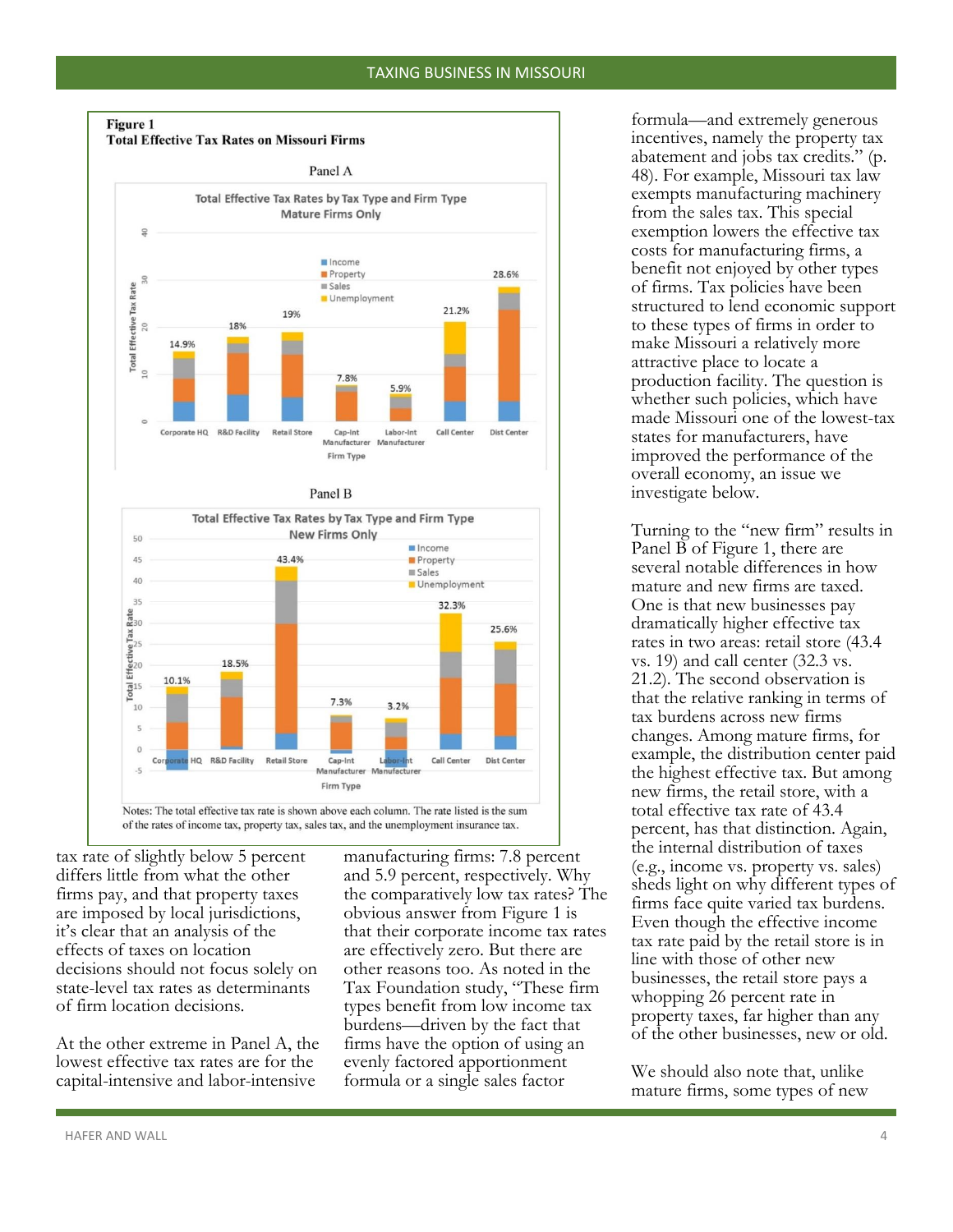firms enjoy a negative income tax rate. (In Figure 1 negative tax rates appear as that part of the bar that lies below zero.) This occurs for new corporate headquarters, new capital-intensive manufacturers, and new labor-intensive manufacturers:  $-4.8$  percent,  $-0.9$  percent, and  $-4.2$ percent, respectively. How do these entities avoid paying income taxes when other firms, such as new retail stores, face an income tax rate of 3.9 percent? Because some states and localities use various types of tax credits, such as investment tax credits as in Florida or R&D tax credits in New Mexico, to lower the overall tax burdens faced by firms. When these tax breaks are large enough, they yield a negative income tax burden or even a negative overall tax burden. "The costs of such generosity," notes the report, "are, of course, borne by mature firms." (p.21)

Finally, what does a tax advantage that benefits one firm at the expense of another look like? Consider the *Report's* illustration using Missouri's sales tax and so-called throwback rule as examples:

*Missouri offers firms the option of using three-factor or single factor sales apportionment; the latter generally favors firms basing their operations in state, while the former works to the advantage of the corporate headquarters and companies based elsewhere but wishing to do business in Missouri. The state does, however, impose a throwback rule which subjects to Missouri taxes all income earned in another state and not taxed by that state. This eliminates the advantage of single sales factor apportionment for the distribution center, call center, and research and development (R&D) facility. (p.48)*

This quote in part addresses an issue that is popular in arguments over

tax reform: Missouri (like most other states) has a complicated set of tax rules by which firms face or do not face certain taxes, such as sales taxes. Such arcane complexity in the tax code often is driven by policymakers' desire to attract a "certain kind of firm" to Missouri, or by a legislative attempt to keep existing firms from migrating to relatively more attractive business environments. But history tells us that such attempts at using tax incentives to lure what at the time appear to be sure economic winners often fail.<sup>10</sup>  $\overline{a}$ 

### **4. WHERE DOES MISSOURI RANK?**

The previous section makes it clear that Missouri firms face very different tax burdens depending on the type of firm type and its age. And, to be sure, such complexity is not unique to Missouri. So, given this patchwork of corporate taxes across states, how do Missouri's effective tax rates on businesses match up to those in other states? The question is important, because any business owner making a location decision will take into account the tax climate across competing locations. Therefore, where Missouri's taxes rank could, in part, explain its relative ability to

attract and keep businesses, and the pace at which Missouri firms start or expand. We will make two comparisons: Missouri relative to the other 49 states, and Missouri relative to its immediate neighbors.

Table 1 reports how Missouri's corporate taxes rank relative to all other states. Looking down the column for mature firms, one is struck by the fact that Missouri's tax code places its businesses at a competitive disadvantage for most of the firm types considered. In five out of the seven categories, Missouri's tax rates place it in 31st place or worse. What really stands out is that the tax rates paid by the mature R&D facility in Missouri are the 2nd-most onerous in the nation. This poor ranking derives from the fact that this type of firm in Missouri faces the 7th-highest property tax burdens, the 10thhighest corporate income tax rate, and sales and unemployment insurance tax rates that higher than the national averages.

Missouri's tax policies are more welcoming to manufacturers. The effective tax rate facing a mature, capital-intensive manufacturer in Missouri is less burdensome than in 38 other states. The story is even better if you are a labor-intensive

|                                | Rank   |            |
|--------------------------------|--------|------------|
| Firm Type                      | Mature | <b>New</b> |
| Corp. Headquarters             | 34     | 13         |
| R&D Facility                   | 49     | 44         |
| <b>Retail Store</b>            | 38     | 47         |
| Capital-Intensive Manufacturer | 12     | 21         |
| Labor-Intensive Manufacturer   | 6      | 5          |
| Call Center                    | 31     | 42         |
| <b>Distribution Center</b>     | 31     | 15         |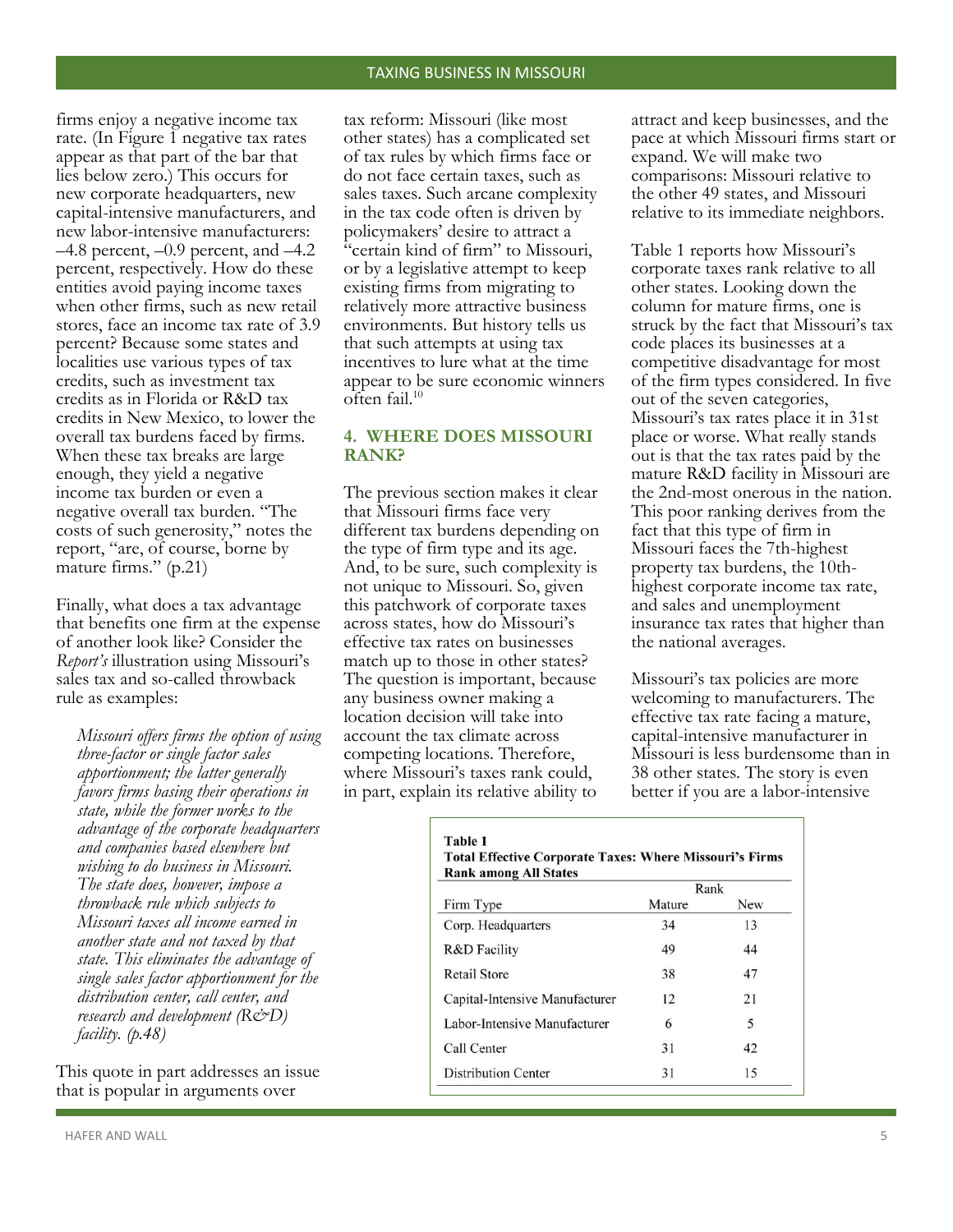manufacturer: The combination of taxes in Missouri places it sixth among all states. "These firm types," notes the Tax Foundation's analysis of Missouri, "benefit from low income tax burdens…and extremely generous incentives, namely the property tax abatement and jobs tax credits." (p. 48).

When we compare rankings by mature and new firms, there are significant differences. Tax burdens facing new corporate headquarters and distribution centers are much lower in Missouri than those paid by their mature counterparts. The ranking for a new corporate headquarters is 13th, and new distribution centers rank 15th. It is unfortunate but worth noting that relative to their mature counterparts, the effective tax burden for a new firm is significantly worse for a retail store, a capital-intensive manufacturer, and a call center. In fact, new R&D facilities, retail stores, and distribution centers locating in Missouri face some of

the harshest tax burdens in the country.

Table 1 illustrates that for nine of out of 14 rankings, Missouri falls in the lower half (meaning higher tax burdens). Does Missouri fare any better when compared to its biggest competition, the eight states that border Missouri? To answer that, Table 2 reports each state's effective corporate tax rate by type and age of firm. This table is very useful for comparing tax rates across states. To assist in the comparison, the bottom row of the table lists the average tax rates across the other eight states. And to make comparisons easier, we have highlighted in red those Missouri taxes that are higher than the average of the other eight states, and we have highlighted in green those taxes that are below the neighbors' average.

Looking across the row of taxes for Missouri, unfortunately most are in red. This indicates that Missouri's effective corporate tax rates are

higher compared with the average neighboring state in 10 of the possible 14 categories. Admittedly, sometimes Missouri's effective tax rate is only slightly higher than the average, as is the case with the tax burden for corporate headquarters, both new and old. In a number of instances, however, Missouri's tax rate exceeds the average by a wide margin. Note that the eight-state average rate for a mature R&D facility is only about two-thirds that of Missouri. For a new R&D facility the Missouri tax is even more onerous, more than double the eight-state average. Similarly, a new call center in Missouri faces a tax burden that is nearly double the surrounding-state average. And for a new retail stores it's more than a third higher. The fact that the effective tax burden is so much higher for these types of firms must, all else the same, put Missouri at a competitive disadvantage when it comes to attracting new businesses.11

|                 |                          |        |                         |        |                     |            | Capital-Intensive |            | Labor-Intensive |                | Call   |            | <b>Distribution</b> |            |
|-----------------|--------------------------|--------|-------------------------|--------|---------------------|------------|-------------------|------------|-----------------|----------------|--------|------------|---------------------|------------|
|                 | <b>Corp Headquarters</b> |        | <b>R&amp;D Facility</b> |        | <b>Retail Store</b> |            | Manufacturer      |            | Manufacturer    |                | Center | <b>New</b> | Center              | <b>New</b> |
| State           | Mature                   | New    | <b>Mature</b>           | New    | Mature              | <b>New</b> | Mature            | <b>New</b> | <b>Mature</b>   | <b>New</b>     | Mature |            | Mature              |            |
| Arkansas        | 13.6                     | 8.9    | 14.1                    | 8.1    | 15.1                | 32.2       | 16.2              | 8.6        | 12.5            | 7.3            | 20.3   | 10.9       | 22.9                | 27.9       |
| <b>Illinois</b> | 18.3                     | 14.3   | 14.5                    | 17     | 19.7                | 33.1       | 14.2              | 6.5        | 14.4            | 10             | 26.9   | 29.3       | 36                  | 25.5       |
| lowa            | 20.4                     | 20.8   | 8.2                     | 10.7   | 21.8                | 35         | 3.9               | 4.5        | 7.1             | 9.6            | 18.8   | 27.1       | 38.1                | 41.6       |
| Kansas          | 13.7                     | 5      | 16.9                    | 8.9    | 17.6                | 29.9       | 11.3              | 1.8        | 12.6            | 3.5            | 23.8   | 31.9       | 38.6                | 50.6       |
| Kentucky        | 11.2                     | 7.1    | 13.3                    | 7.5    | 13.8                | 24.5       | 10.3              | 9.8        |                 | 6.5            | 17.6   | 3.2        | 22.7                | 24.7       |
| Missouri        | 14.9                     | 10.1   | 17.9                    | 18.4   | 19.3                | 43.1       | 7.8               | 7.4        | 5.8             | 3.3            | 21.1   | 32.3       | 28.6                | 25.6       |
| Nebraska        | 14.5                     | $-0.8$ | $-2.3$                  | $-7.4$ | 15.1                | 31.8       | 7.5               |            | 5.5             | 1.6            | 12.5   | 2.9        | 23.9                | 29         |
| Oklahoma        | 11.5                     | 6.4    | 11.8                    | 7.4    | 14.6                | 31.1       | 11.3              | 4.8        | 10              | 3.5            | 16.6   |            | 19.1                | 24.6       |
| Tennessee       | 14.5                     | 17.8   | 14.1                    | 16.8   | 16.1                | 33.7       | 11.1              | 8.8        | 10.2            | 11.3           | 19.2   | 25.5       | 27.1                | 27         |
| Missouri's Rank | 6                        | 6      | 9                       | 9      |                     | 9          |                   | 6          |                 | $\overline{2}$ |        | 9          | $6 \overline{6}$    |            |
| Average         | 14.7                     | 9.9    | 11.3                    | 8.6    | 16.7                | 31.4       | 10.7              | 5.8        | 10              | 6.7            | 19.4   | 16.8       | 28.5                | 31.4       |

average of the other eight states, which is shown in the final row. Green entries for Missouri indicate values that are lower than the average of the other eight states. "Missouri's Rank" denotes where total effective tax rate ranks among the nine states shown.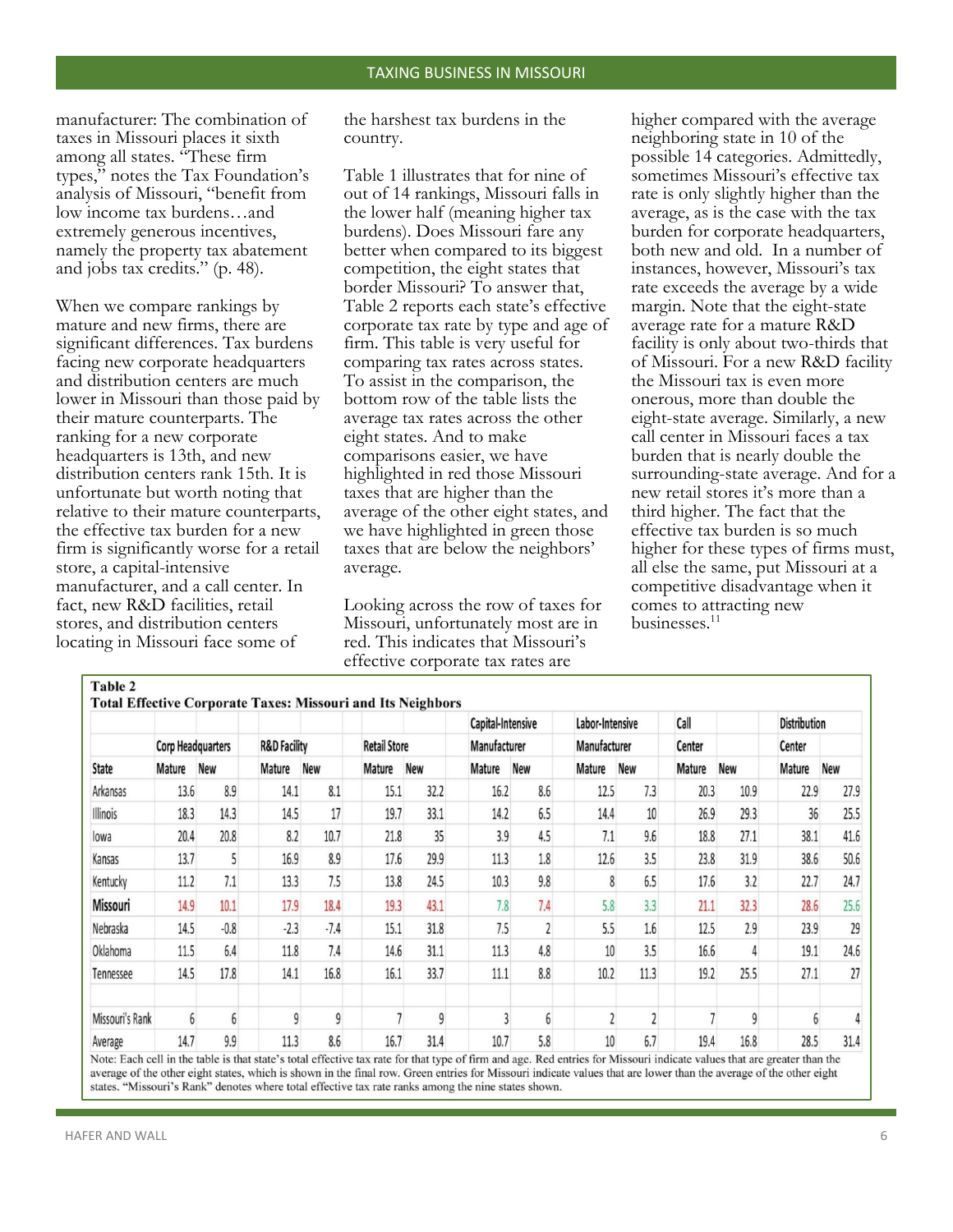As mentioned earlier, Missouri's tax system is relatively less burdensome in one area: manufacturing. For a new, labor-intensive manufacturing facility, Missouri's effective tax rate of 3.3 percent is less than half the eight-state average of 6.7 percent. For the mature labor-intensive manufacturer, the state rate is about two-thirds of the average. The mature capital-intensive manufacturer and a new distribution center also enjoy relatively lower taxes compared to the average.

In the penultimate row of Table 2 we list Missouri's rank amongst the neighboring states, based on a worst-to-best ordering. As you might suspect from the preceding discussion, Missouri's current corporate tax structure places it in the lower half all too frequently. Missouri ranks in the lower half (sixth or worst) in 10 out of 14 instances. And while it ranks 6th in four out of those 10 ten cases, it is dead last in another four instances. In fact, based on national rankings, the tax burden on R&D facilities in Missouri, both new and old, is the most oppressive compared to any of its neighboring states. These rankings are just another indicator of Missouri's lack of competitiveness when it comes to how it taxes businesses.

### **5. TAXES AND ECONOMIC GROWTH: WHY WORRY?**

We thus far have focused on how Missouri fares in a comparison of its corporate tax structure to that of other states, and it is not pretty: Except for two firm types—capitalintensive manufacturing and laborintensive manufacturing—Missouri does not rank very well. We should be concerned with this fact because economic theory is pretty clear in showing that because taxes affect the economy's ability to produce

goods and services, higher taxes tend to retard economic activity. On the other hand, it has not always been easy to find conclusive evidence that taxes at the state level have had the negative effects on growth.<sup>12</sup> We think that one reason for these difficulties is that studies usually look at broad measures of tax policy, such as marginal corporate tax rates or tax revenue as a percentage of total state income. As the Tax Foundation's work has shown, however, it can be very misleading to make such simplistic comparisons across states, or even across types of firms within a single state. So, using the Tax Foundation's effective corporate tax rates instead of the broad tax measures usually used, we attempt to shed some light on the question of whether higher corporate taxes are associated with slower economic growth?

To do so, we first calculated the average annual growth rate of statelevel real GDP from 2000 through 2015. We chose this (admittedly ad

hoc) time frame because it includes years before, during, and after the Great Recession of 2007 to 2009, so we are not limiting our analysis to periods of growth, stagnation, or the uneven economic rebound during the past few years. In addition, 15 years seems sufficiently long to avoid any short-term wobbles in the state data while also being relatively timely with respect to the tax rates used in the Tax Foundation's analysis. We ranked the states' average annual output growth rates from the lowest (Michigan at 0.0 percent) to the highest (North Dakota at 5.5 percent). Missouri's average annual growth rate of 0.7 percent over this period places it 47th in the country.

Table 3 reports the correlations between rankings on corporate taxes and rankings on real GDP growth. Because the underlying rankings of growth rates and of tax rates are from lowest to highest, a negative correlation would indicate that high taxes mean low growth.

| Firm Type                      | Mature     | <b>New</b> |  |
|--------------------------------|------------|------------|--|
|                                | $-0.412**$ | 0.020      |  |
| Corporate Headquarters         | (3.13)     | (0.14)     |  |
|                                | $-0.407**$ | $-0.069$   |  |
| R&D Facility                   | (3.08)     | (0.48)     |  |
|                                | $-0.505**$ | $-0.368**$ |  |
| <b>Retail Store</b>            | (4.05)     | (2.74)     |  |
|                                | $-0.039$   | $0.271*$   |  |
| Capital-Intensive Manufacturer | (0.26)     | (1.95)     |  |
|                                | $-0.084$   | $0.365**$  |  |
| Labor-Intensive Manufacturer   | (0.56)     | (2.71)     |  |
|                                | $-0.316*$  | $-0.058$   |  |
| Call Center                    | (2.31)     | (0.40)     |  |
|                                | $-0.431**$ | $-0.142$   |  |
| <b>Distribution Center</b>     | (3.30)     | (1.00)     |  |

negative sign indicates that high-tax states tend to be low-growth states. Figures in parentheses are absolute values of t-statistics. Correlations significantly different from zero at the 1 and 5 percent levels are designated by \*\* and \*, respectively.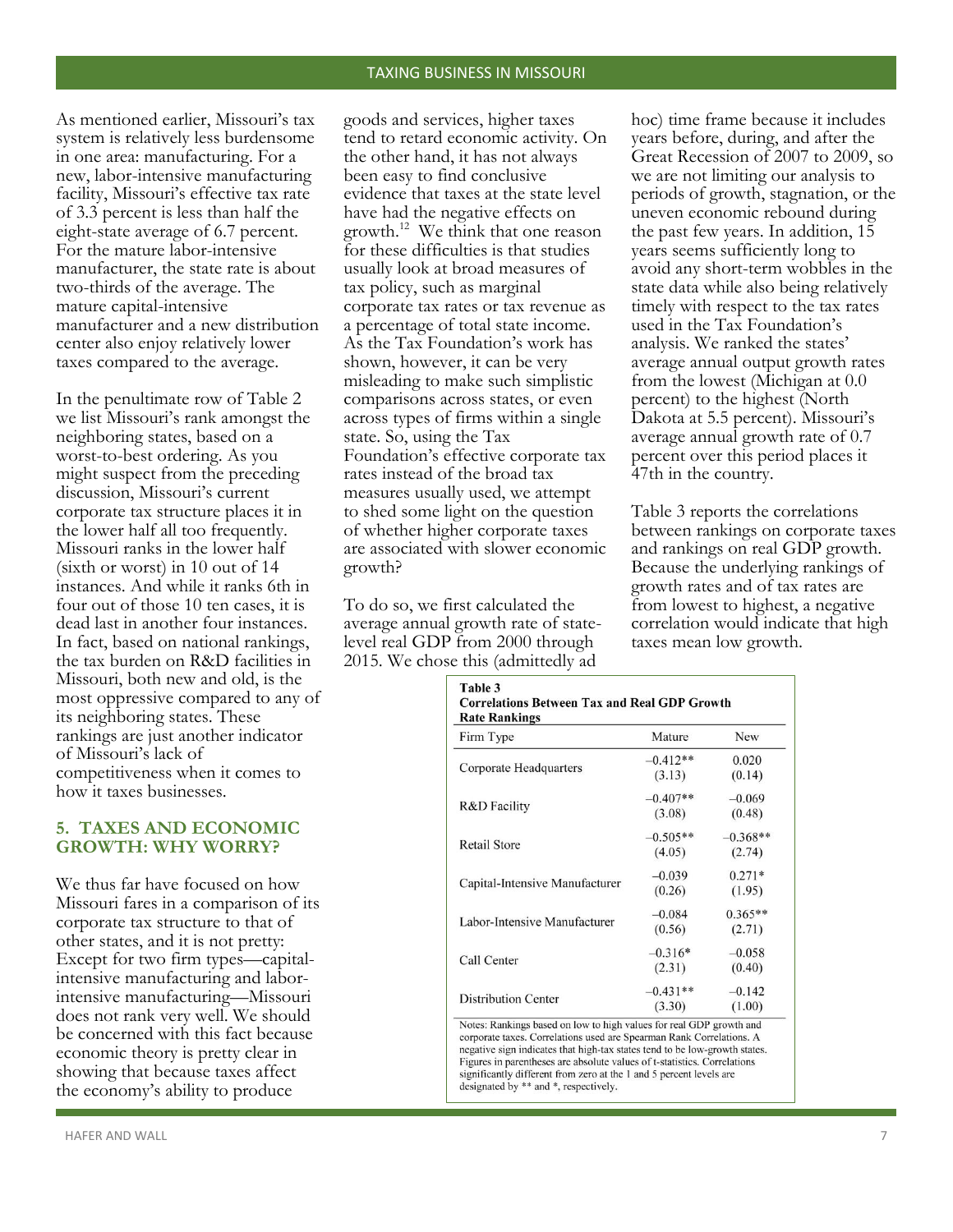The correlations for the seven types of mature firms are found in the second column of Table 3. In five of the seven cases the correlation coefficient is negative and statistically different from zero. This suggests that low-tax states on average have relatively higher economic growth rates. The two exceptions are for tax rates for the two types of manufacturing firms. Here we find that even though the correlation is negative, the correlations are not statistically different from zero. Note that, as summarized in a previous section, while this is the one area of tax policy in which Missouri seems to be competitive, it is also the only area in which lower taxes are not related to higher state growth.

When we look at the correlations between growth and tax rates faced by new firms, a different picture emerges. As shown in in the third column of Table 3, there are four instances where there is no discernible relation between taxes

faced by new firms and overall state economic growth; the correlation coefficients are not different from zero. In the case of retail, we once again find that high-tax states tend to low-growth states.

What stands out are the positive and statistically significant correlations between state growth and taxes on the two types of manufacturing firms. Contrary to the results for mature firms, these correlations suggest that states with higher corporate taxes on new manufacturing firms also are states where real GDP growth has grown at a faster rate. These counterintuitive results might be an artifact of fact that, like Missouri, many states provide generous breaks to new manufacturing firms. This is likely because the states providing the largest breaks are ones facing natural disadvantages when it comes to manufacturing.

Because there seems to be a relationship between taxes and

| Firm Type                      | Correlation |
|--------------------------------|-------------|
|                                | $0.492**$   |
| Corporate Headquarters         | (3.91)      |
|                                | $0.472**$   |
| R&D Facility                   | (3.72)      |
|                                | $0.696**$   |
| <b>Retail Store</b>            | (6.71)      |
|                                | $0.315*$    |
| Capital-Intensive Manufacturer | (2.30)      |
|                                | $0.326*$    |
| Labor-Intensive Manufacturer   | (2.39)      |
| Call Center                    | $0.644**$   |
|                                | (5.83)      |
|                                | $0.665**$   |
| <b>Distribution Center</b>     | (6.17)      |

designated by \*\* and \*, respectively. A positive sign indicates that states that with higher taxes on mature firms also tend to have higher taxes on new firms.

economic growth, it's also worth exploring how similar states were in terms of their tax treatments of new and mature firms. Do states with relatively low corporate taxes on mature firms also impose similarly low rates on new firms? Based on the correlations in Table 4, the answer is yes. The uniformly positive and statistically significant correlations indicate that states where mature firms face relatively high effective taxes are also states that impose relatively high taxes on new firms. While this is true as a general statement, the differences in the correlation coefficients across firm types—ranging from just over 0.3 to just under 0.7—suggest a good deal of variation across states in how they treat new and mature firms.

### **6. WHAT CONCLUSIONS CAN WE DRAW?**

Comparing corporate tax rates across different states and types of firms may seem simple at first glance, but in reality it is quite complicated. Using results from a recent Tax Foundation study, part of the complication arises in defining just what one means by "corporate tax." As we have shown, it is much more than simply the published corporate income tax, but must include other taxes, such as property taxes and sales taxes. When comparing Missouri to other states, we must take into account the total tax burden corporations face.

Missouri does not fare too well in comparing its total effective taxes paid by a variety of firms to other states, both nationally and more regionally. Looking at how Missouri ranks in terms of effective taxes taxes that include the corporate income tax, property tax, sales tax and unemployment insurance tax imposed on different types of firms,